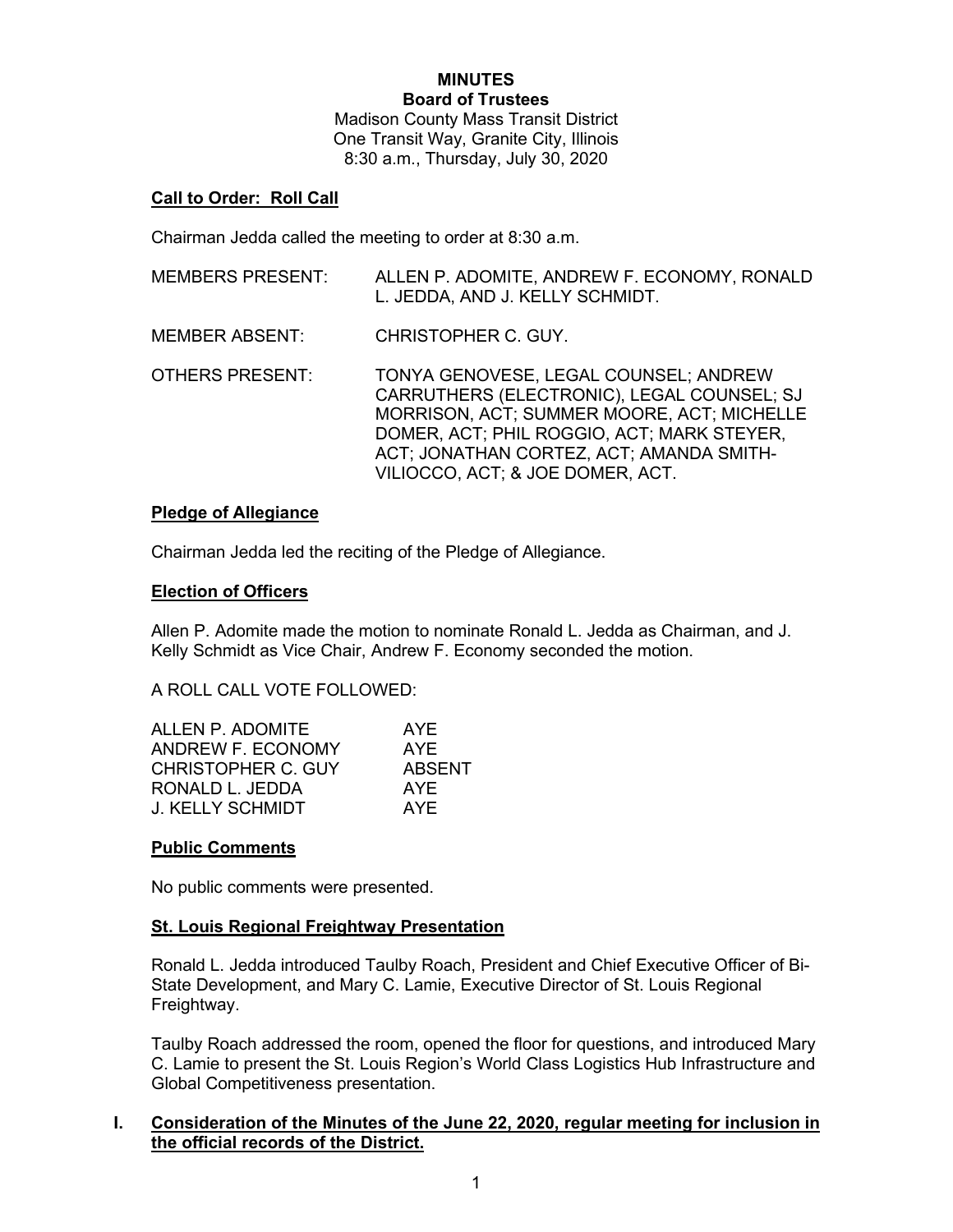TRUSTEE ADOMITE MADE THE MOTION, SECONDED BY TRUSTEE ECONOMY, TO APPROVE THE MINUTES FOR INCLUSION IN THE OFFICIAL RECORDS OF THE DISTRICT.

A ROLL CALL VOTE FOLLOWED:

| ALLEN P. ADOMITE        | AYE |
|-------------------------|-----|
| ANDREW F. ECONOMY       | AYE |
| RONALD L. JEDDA         | AYF |
| <b>J. KELLY SCHMIDT</b> | AYF |

ALL AYES. NO NAYS. MOTION CARRIED.

### **II. Financial**

A. Payments and Claims: Consideration of the June 2020 claims for payment:

Interim Managing Director SJ Morrison presented the payments and claims report.

TRUSTEE ECONOMY MADE THE MOTION, SECONDED BY TRUSTEE SCHMIDT, TO APPROVE THE PAYMENTS AND CLAIMS TO THE CITY OF TROY.

A ROLL CALL VOTE FOLLOWED:

| ALLEN P. ADOMITE  | ABSTAINED |
|-------------------|-----------|
| ANDREW F. ECONOMY | AYE       |
| RONALD L. JEDDA   | AYE       |
| J. KELLY SCHMIDT  | AYE       |

TRUSTEE ADOMITE ABSTAINED. ALL AYES. NO NAYS. MOTION CARRIED.

TRUSTEE SCHMIDT MADE THE MOTION, SECONDED BY TRUSTEE ADOMITE, TO APPROVE THE PAYMENTS AND CLAIMS, EXCLUDING THE PAYMENTS AND CLAIMS TO THE CITY OF TROY.

A ROLL CALL VOTE FOLLOWED:

| ALLEN P. ADOMITE  | AYE |
|-------------------|-----|
| ANDREW F. ECONOMY | AYE |
| RONALD L. JEDDA   | AYF |
| J. KELLY SCHMIDT  | AYF |

ALL AYES. NO NAYS. MOTION CARRIED.

B. Monthly Financial Report: Reviews of the monthly financial records as of June 30, 2020:

Interim Managing Director SJ Morrison presented the monthly financial report.

TRUSTEE ADOMITE MADE THE MOTION, SECONDED BY TRUSTEE SCHMIDT, TO APPROVE OF THE MONTHLY FINANCIAL REPORT AS OF DATE.

A ROLL CALL VOTE FOLLOWED:

ALLEN P. ADOMITE AYE ANDREW F. ECONOMY AYE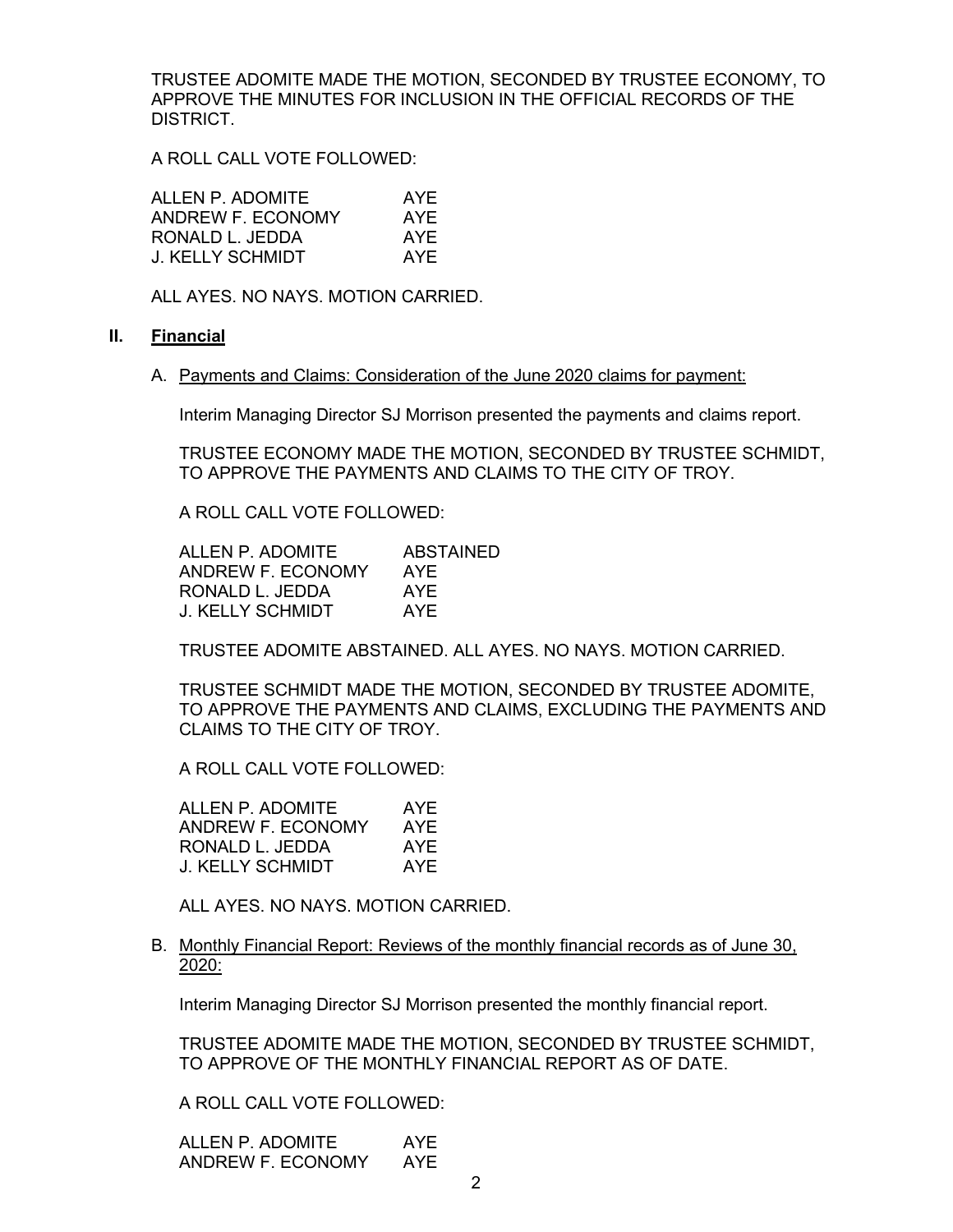| RONALD L. JEDDA  | AYF |
|------------------|-----|
| J. KELLY SCHMIDT | AYE |

ALL AYES. NO NAYS. MOTION CARRIED.

C. TRUSTEE ADOMITE MADE THE MOTION, SECONDED BY TRUSTEE ECONOMY, TO APPROVE OF THE DISTRICT'S INVESTMENT POLICY.

A ROLL CALL VOTE FOLLOWED:

ALLEN P. ADOMITE AYE ANDREW F. ECONOMY AYE RONALD L. JEDDA AYE J. KELLY SCHMIDT AYE

ALL AYES. NO NAYS. MOTION CARRIED.

- D. TRUSTEE ADOMITE MADE THE MOTION, SECONDED BY TRUSTEE ECONOMY, TO APPROVE THE FOLLOWING RESOLUTION:
	- 21-01 AUTHORIZING EXECUTION AND AMENDMENT OF DOWNSTATE OPERATING ASSISTANCE GRANT AGREEMENT WITH THE ILLINOIS DEPARTMENT OF TRANSPORTATION

A ROLL CALL VOTE FOLLOWED:

ALLEN P. ADOMITE AYE ANDREW F. ECONOMY AYE RONALD L. JEDDA AYE J. KELLY SCHMIDT AYE

ALL AYES. NO NAYS. MOTION CARRIED.

# **III. Transit Service**

Chairman Jedda moved items E. and F. to the front of the Transit Service section.

- E. TRUSTEE ECONOMY MADE THE OMNIBUS MOTION, SECONDED BY TRUSTEE ADOMITE TO APPOINT STEVEN J. MORRISON AS MANAGING DIRECTOR AND APPROVE THE FOLLOWING RESOLUTION:
- F. 21-02 AUTHORIZING MANAGING DIRECTOR TO SIGN NORMAL AND ROUTINE DOCUMENTS FOR THE MADISON COUNTY MASS TRANSIT DISTRICT

A ROLL CALL VOTE FOLLOWED:

| ALLEN P. ADOMITE  | AYE |
|-------------------|-----|
| ANDREW F. ECONOMY | AYE |
| RONALD L. JEDDA   | AYE |
| J. KELLY SCHMIDT  | AYF |

ALL AYES. NO NAYS. MOTION CARRIED.

A. Managing Director's Report:

Managing Director SJ Morrison produced the report.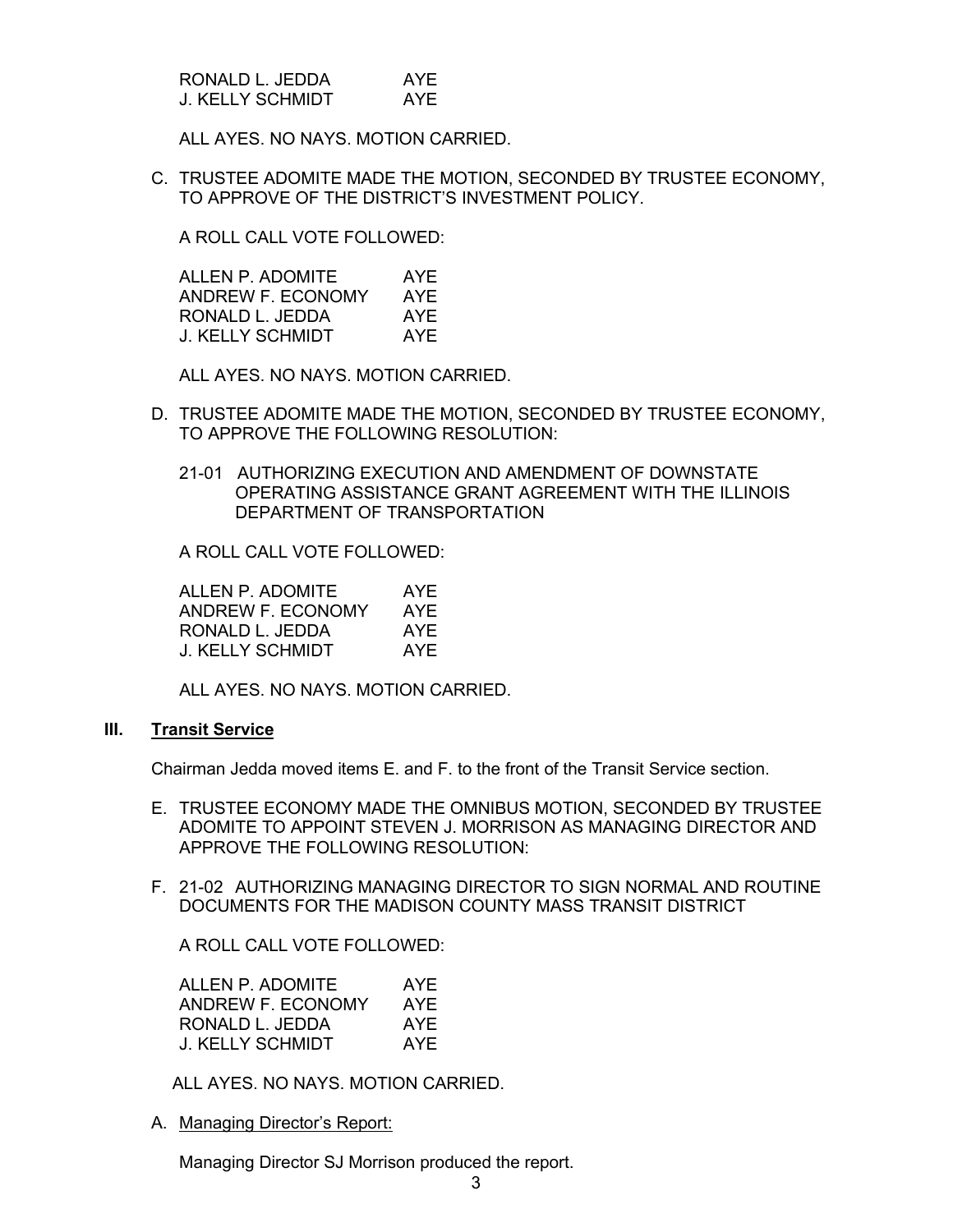B. MCT Trails Wayfinding Project

SJ Morrison presented the proposed four-phase wayfinding plan which includes the following: 1.) Intersection Identification; 2.) Crossroad signage; 3.) In-Community Signage; and 4.) Mile Markers, Interpretive Signage (Historical, Cultural, Natural). A decision (with amenities and scan QR code), turn, and confirmation signage would be utilized.

C. Art and Beautification on the MCT Trails

SJ Morrison suggested selecting key areas throughout the county for MCT Trails beautification efforts.

D. Alternative Transit Solutions

Discussed the proposed Alternative Transit Solutions.

G. TRUSTEE ADOMITE MADE THE MOTION, SECONDED BY TRUSTEE SCHMIDT, TO APPROVE THE FOLLOWING RESOLUTION:

21-03 AUTHORIZING THE ADOPTION OF THE PUBLIC TRANSPORTATION AGENCY SAFETY PLAN

A ROLL CALL VOTE FOLLOWED:

ALLEN P. ADOMITE AYE ANDREW F. ECONOMY AYE RONALD L. JEDDA AYE<br>J. KELLY SCHMIDT AYE **J. KELLY SCHMIDT** 

ALL AYES. NO NAYS. MOTION CARRIED.

- H. TRUSTEE ADOMITE MADE THE MOTION, SECONDED BY TRUSTEE SCHMIDT, TO APPROVE THE FOLLOWING RESOLUTION:
	- 21-04 DESIGNATING DISADVANTAGED BUSINESS ENTERPRISE LIAISON OFFICER AND EQUAL EMPLOYMENT OPPORTUNITY PROGRAM LIAISON

A ROLL CALL VOTE FOLLOWED:

| ALLEN P. ADOMITE  | AYE |
|-------------------|-----|
| ANDREW F. ECONOMY | AYF |
| RONALD L. JEDDA   | AYE |
| J. KELLY SCHMIDT  | AYF |

ALL AYES. NO NAYS. MOTION CARRIED.

# **IV. Other Business**

**V. Executive session to discuss the acquisition, and/or sale or lease of property under 2(c)(5), litigation under 2(c)(11), and review of executive session of minutes under 2(c)(21) of the Open Meetings Act (5 ILCS 120/2).**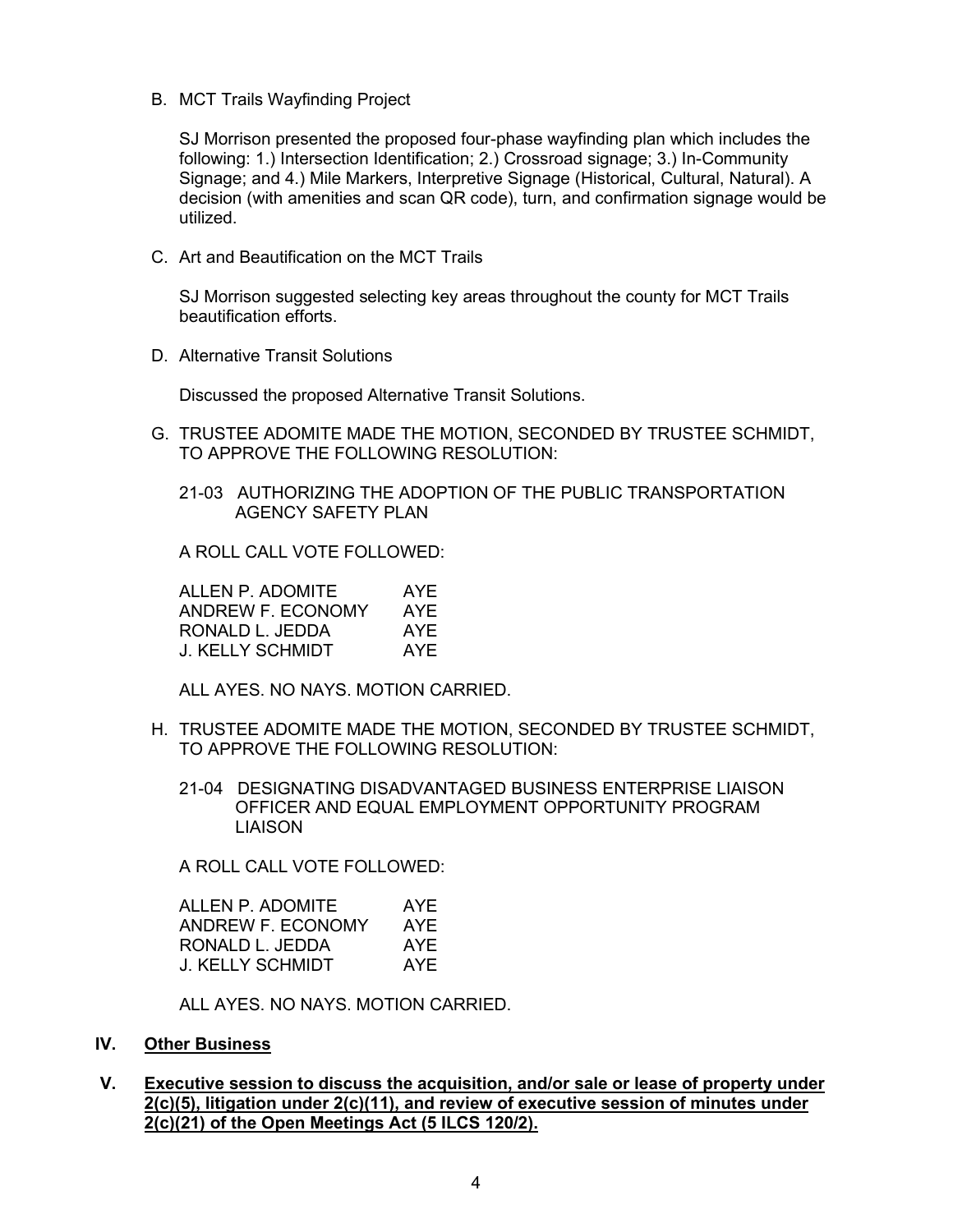TRUSTEE ECONOMY MADE THE MOTION, SECONDED BY TRUSTEE ADOMITE, TO MOVE INTO EXECUTIVE SESSION TO DISCUSS THE ACQUISITION, AND/OR SALE OR LEASE OF PROPERTY UNDER 2(C)(5), LITIGATION UNDER 2(C)(11), AND REVIEW OF EXECUTIVE SESSION OF MINUTES UNDER 2(C)21 OF THE OPEN MEETINGS ACT (5 ILCS 120/2).

A ROLL CALL VOTE FOLLOWED:

| ALLEN P. ADOMITE        | AYE |
|-------------------------|-----|
| ANDREW F. ECONOMY       | AYE |
| RONALD L. JEDDA         | AYF |
| <b>J. KELLY SCHMIDT</b> | AYE |

ALL AYES. NO NAYS. MOTION CARRIED.

TRUSTEE ADOMITE MADE THE MOTION, SECONDED BY TRUSTEE SCHMIDT, TO RETURN TO REGULAR SESSION.

A ROLL CALL VOTE FOLLOWED:

| ALLEN P. ADOMITE  | AYE |
|-------------------|-----|
| ANDREW F. ECONOMY | AYE |
| RONALD L. JEDDA   | AYF |
| J. KELLY SCHMIDT  | AYF |

ALL AYES. NO NAYS. MOTION CARRIED.

- I. TRUSTEE SCHMIDT MADE THE MOTION, SECONDED BY TRUSTEE ADOMITE, TO APPROVE THE FOLLOWING RESOLUTION:
	- 21-05 AUTHORIZING THE RELEASE OF CERTAIN EXECUTIVE SESSION MINUTES

A ROLL CALL VOTE FOLLOWED:

| ALLEN P. ADOMITE  | AYE |
|-------------------|-----|
| ANDREW F. ECONOMY | AYE |
| RONALD L. JEDDA   | AYE |
| J. KELLY SCHMIDT  | AYE |

ALL AYES. NO NAYS. MOTION CARRIED.

# **ADJOURNMENT**

TRUSTEE ADOMITE MADE THE MOTION, SECONDED BY TRUSTEE ECONOMY TO ADJOURN.

A ROLL CALL VOTE FOLLOWED:

| AYE |
|-----|
| AYE |
| AYE |
| AYF |
|     |

ALL AYES. NO NAYS. MOTION CARRIED.